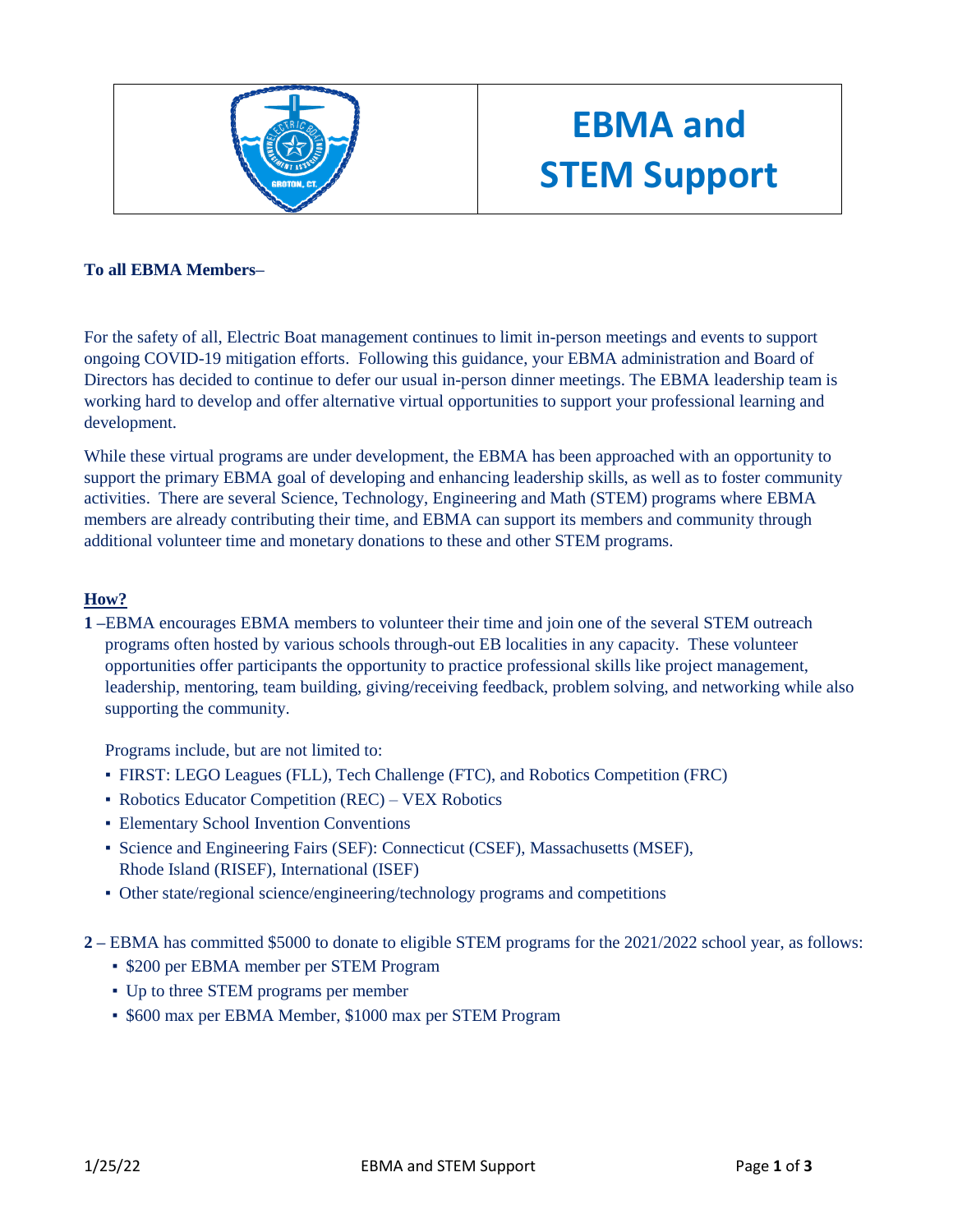# **What To Do?**

- Review the STEM Program Websites listed on the last page. Your participation and EBMA donation is not limited to this list.
- Once you have begun participating in a STEM program, submit the following information to [EBMA@gdeb.com.](mailto:EBMA@gdeb.com)
	- Your Name, Badge Number, email
	- STEM Program Name
	- Goal of STEM Program
	- Location that youth organization meets (e.g. school name, address):
	- Website (if any)
	- STEM Program Point of Contact (name, phone, relation to STEM Program):
	- Your role in STEM Program
	- Dates of Operation this school year (2021-2022)
	- Name check to be payable
	- Contact Name and Address for check delivery

To support the EBMA prime directive of leadership development, you are encouraged to participate in an EBMA mentoring program to develop your leadership, team building, giving/ receiving feedback, problem solving, and management skills. To start, choose one or more learning paths (listed below) to enhance your personal and professional development. These learning paths will support the EBMA member leadership development in assisting STEM teams and programs. They are designed to offer members the chance to learn specific leadership skills, and practice those with their STEM teams. All classes are found on EB University's Dive Deeper site <https://electricboat2.intrepidagile.com/class/dive-deeper/> .

# **EBMA STEM Outreach Learning Paths**

- **Innovation and Creativity**
	- o 5 Brainstorming Tips
	- o Questions to Ask As You Approach a Problem
	- o Decision Making Hacks
	- o The Five Whys
- **Project Management**
	- o Time Management
	- o The Leader's Role in Setting Goals
	- o The Art of Influencing Without Authority
	- o Delegation Funnel
	- o Helping Your Team Focus on What Matters

#### **Team Building**

- o 3 Steps of Effective Communication
- o 4 Simple Ways to Inspire Others
- o Four Areas of Emotional Intelligence
- o How You Can Earn Trust
- o Handling Conflict- It's For Your Own Good

### **Mentoring/Coaching**

- o Everyday Coaching
- o Introduction to Mentoring
- o Understanding Your Interaction Style
- o Giving Constructive Feedback

To augment the above STEM Outreach Learning Paths, the EBMA Management Development Director, Giana (DiCarlo) Blaise, is also working to develop virtual training and presentations to support this EBMA STEM Outreach initiative, as well as to re-invigorate EBMA leadership development in general. More to follow.